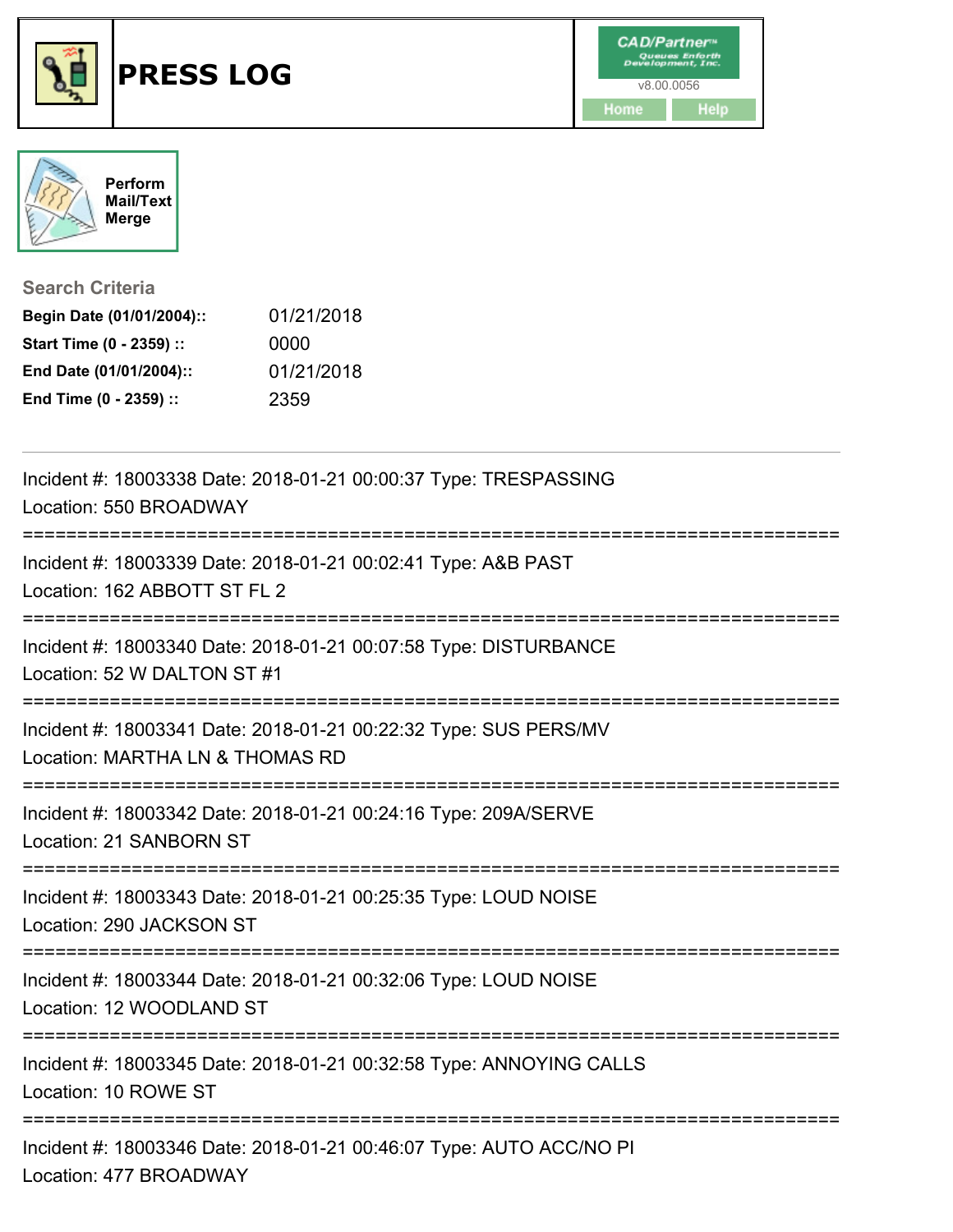| Incident #: 18003347 Date: 2018-01-21 00:55:06 Type: NOISE ORD<br>Location: 209 BAILEY ST                                 |
|---------------------------------------------------------------------------------------------------------------------------|
| Incident #: 18003348 Date: 2018-01-21 01:05:49 Type: NOISE ORD<br>Location: 154 MYRTLE ST                                 |
| Incident #: 18003349 Date: 2018-01-21 01:10:26 Type: LOUD NOISE<br>Location: 270 ANDOVER ST                               |
| Incident #: 18003350 Date: 2018-01-21 01:12:06 Type: CK WELL BEING<br>Location: 126 BERNARD AV                            |
| Incident #: 18003351 Date: 2018-01-21 01:28:40 Type: DOMESTIC/PROG<br>Location: 32 MARGIN ST                              |
| Incident #: 18003352 Date: 2018-01-21 01:30:35 Type: SPECIAL CHECK<br>Location: SAM'S FOOD STORE / 389 BROADWAY           |
| Incident #: 18003353 Date: 2018-01-21 01:30:53 Type: MEDIC SUPPORT<br>Location: 14B TYLER ST                              |
| Incident #: 18003354 Date: 2018-01-21 01:32:08 Type: NOISE ORD<br>Location: 147 HOWARD ST FL 1                            |
| Incident #: 18003355 Date: 2018-01-21 01:41:12 Type: FIGHT<br>Location: 6 FERRY ST                                        |
| Incident #: 18003356 Date: 2018-01-21 01:44:02 Type: LOUD NOISE<br>Location: 86 BOXFORD ST #A                             |
| Incident #: 18003357 Date: 2018-01-21 01:46:08 Type: SUS PERS/MV<br>Location: 11 LAWRENCE ST                              |
| Incident #: 18003358 Date: 2018-01-21 01:57:16 Type: HIT & RUN M/V<br>Location: FERRY ST & MARSTON ST                     |
| ==================================<br>Incident #: 18003359 Date: 2018-01-21 02:02:24 Type: FIGHT<br>Location: 355 PARK ST |
| Incident #: 18003360 Date: 2018-01-21 02:06:14 Type: HIT & RUN M/V<br>Location: HAVERHILL ST & RESERVOIR ST               |

===========================================================================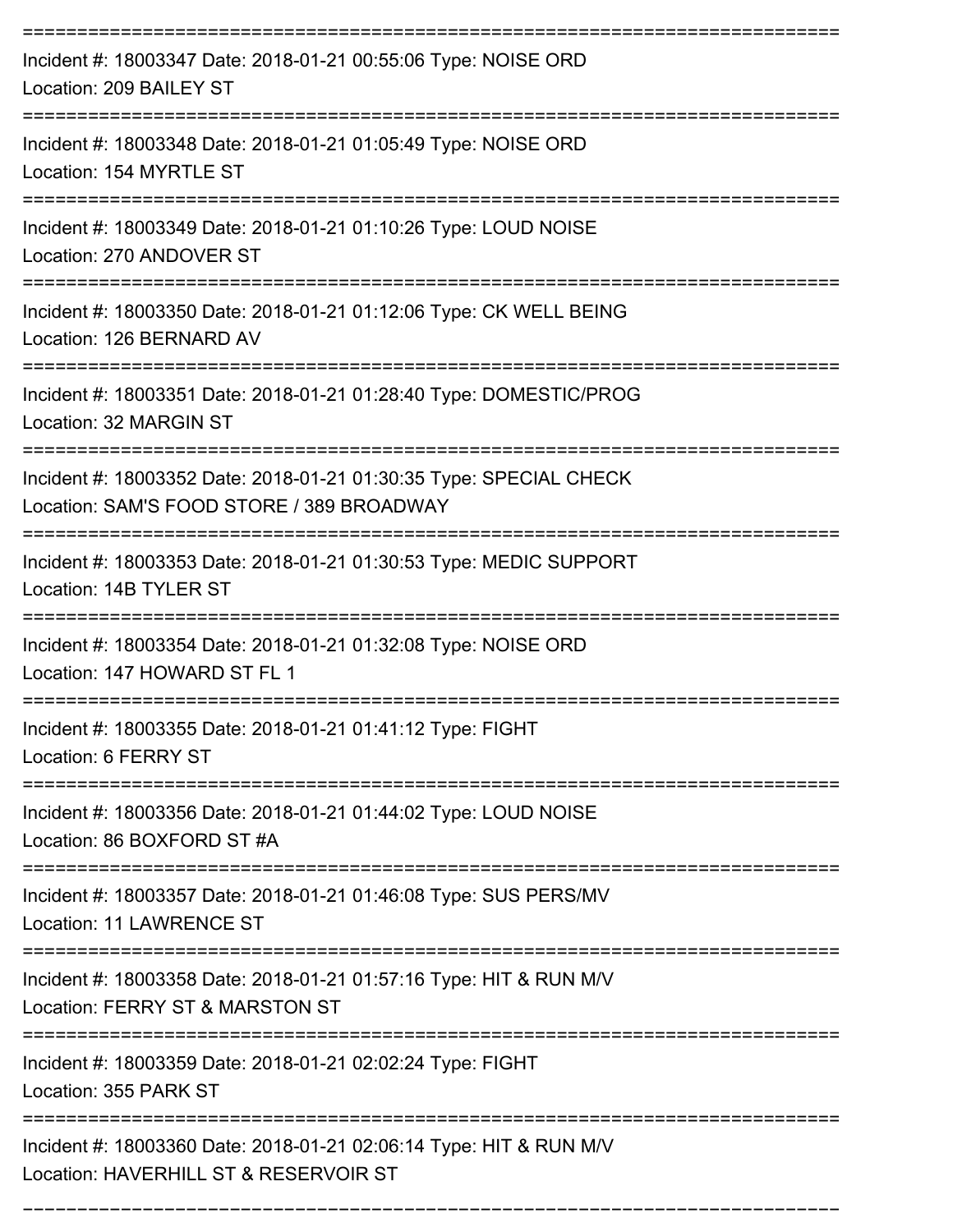| Incident #: 18003361 Date: 2018-01-21 02:09:38 Type: M/V STOP<br>Location: 550 BROADWAY                          |
|------------------------------------------------------------------------------------------------------------------|
| Incident #: 18003362 Date: 2018-01-21 02:18:16 Type: ALARM/BURG<br>Location: CENTRAL AUTO MUSIC / 273 S UNION ST |
| Incident #: 18003363 Date: 2018-01-21 02:27:25 Type: STOL/MV/PAS<br>Location: 5 BROMFIELD ST                     |
| Incident #: 18003364 Date: 2018-01-21 02:29:45 Type: LOUD NOISE<br>Location: JACKSON ST & KNOX ST                |
| Incident #: 18003365 Date: 2018-01-21 02:31:17 Type: DISTURBANCE<br>Location: 437 PROSPECT ST FL 2               |
| Incident #: 18003366 Date: 2018-01-21 02:39:24 Type: SPECIAL CHECK<br>Location: SAM'S FOOD STORE / 389 BROADWAY  |
| Incident #: 18003367 Date: 2018-01-21 02:48:43 Type: SPECIAL CHECK<br>Location: VERIZON / 435 WINTHROP AV        |
| Incident #: 18003368 Date: 2018-01-21 02:57:53 Type: M/V STOP<br>Location: DORCHESTER ST & WINTHROP AV           |
| Incident #: 18003369 Date: 2018-01-21 02:58:38 Type: M/V STOP<br>Location: AUBURN ST & HAMPSHIRE ST              |
| Incident #: 18003370 Date: 2018-01-21 03:01:50 Type: NOISE ORD<br>Location: 31A EXCHANGE ST FL 2                 |
| Incident #: 18003373 Date: 2018-01-21 03:05:25 Type: M/V STOP<br>Location: EXETER ST & WINTHROP AV               |
| Incident #: 18003371 Date: 2018-01-21 03:05:32 Type: M/V STOP<br>Location: LAWRENCE ST & LEXINGTON ST            |
| Incident #: 18003372 Date: 2018-01-21 03:18:32 Type: M/V STOP<br>Location: BROADWAY & COMMON ST                  |
| Incident #: 18003374 Date: 2018-01-21 03:21:49 Type: M/V STOP<br>Location: EXETER ST & WINTHROP AV               |
|                                                                                                                  |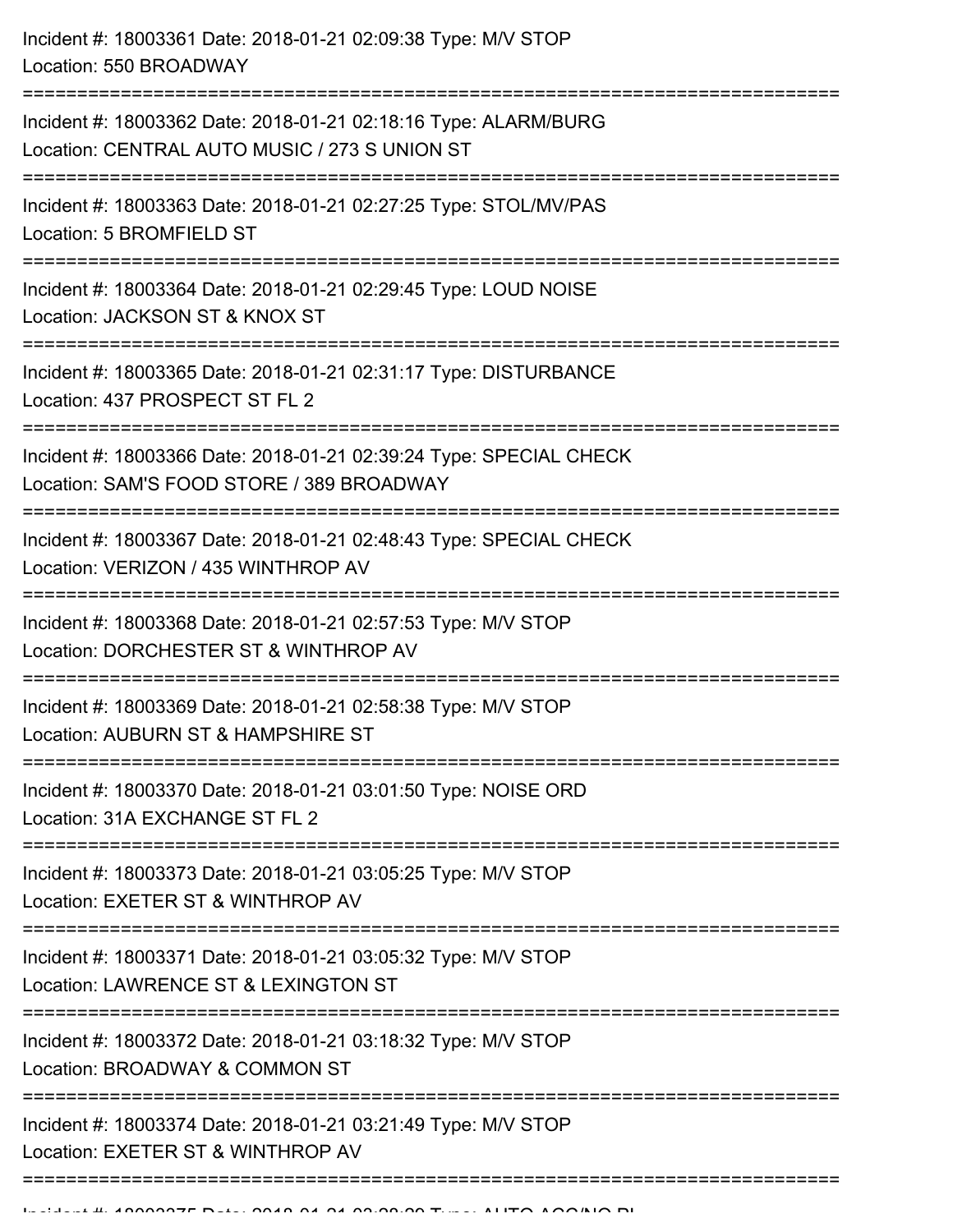| Location: AMESBURY ST & CANAL ST                                                                                                |
|---------------------------------------------------------------------------------------------------------------------------------|
| Incident #: 18003376 Date: 2018-01-21 03:38:21 Type: DOMESTIC/PROG<br>Location: 41 COOLIDGE ST                                  |
| Incident #: 18003377 Date: 2018-01-21 03:47:43 Type: DOMESTIC/PAST<br>Location: 33 E DALTON ST                                  |
| Incident #: 18003378 Date: 2018-01-21 03:52:25 Type: M/V STOP<br>Location: AVON ST & JACKSON ST                                 |
| Incident #: 18003379 Date: 2018-01-21 03:55:15 Type: LOUD NOISE<br>Location: 69 WALNUT ST FL 2                                  |
| Incident #: 18003380 Date: 2018-01-21 04:09:55 Type: M/V STOP<br><b>Location: SHATTUCK ST</b>                                   |
| Incident #: 18003381 Date: 2018-01-21 04:32:18 Type: DISTURBANCE<br>Location: 41 COOLIDGE ST                                    |
| Incident #: 18003382 Date: 2018-01-21 04:54:08 Type: MAL DAMAGE<br>Location: 47 BERKELEY ST                                     |
| Incident #: 18003383 Date: 2018-01-21 05:16:45 Type: LOUD NOISE<br>Location: 275 ANDOVER ST #3                                  |
| Incident #: 18003384 Date: 2018-01-21 05:44:28 Type: SUS PERS/MV<br>Location: 222 ESSEX ST #205                                 |
| Incident #: 18003385 Date: 2018-01-21 07:00:16 Type: SUICIDE ATTEMPT<br>Location: NEW BALANCE ATHLETIC SHOE CORP / 5 S UNION ST |
| Incident #: 18003386 Date: 2018-01-21 07:07:58 Type: INVEST CONT<br>Location: 800 ESSEX ST                                      |
| Incident #: 18003387 Date: 2018-01-21 07:19:54 Type: ALARM/BURG<br>Location: SELO MOTORS / 14 S BROADWAY                        |
| Incident #: 18003389 Date: 2018-01-21 07:23:35 Type: MEDIC SUPPORT<br>Location: ESSEX ST & WINTER ST                            |
| Incident #: 18003388 Date: 2018-01-21 07:23:48 Type: ASSSIT AMBULANC                                                            |

Location: GENERAL ST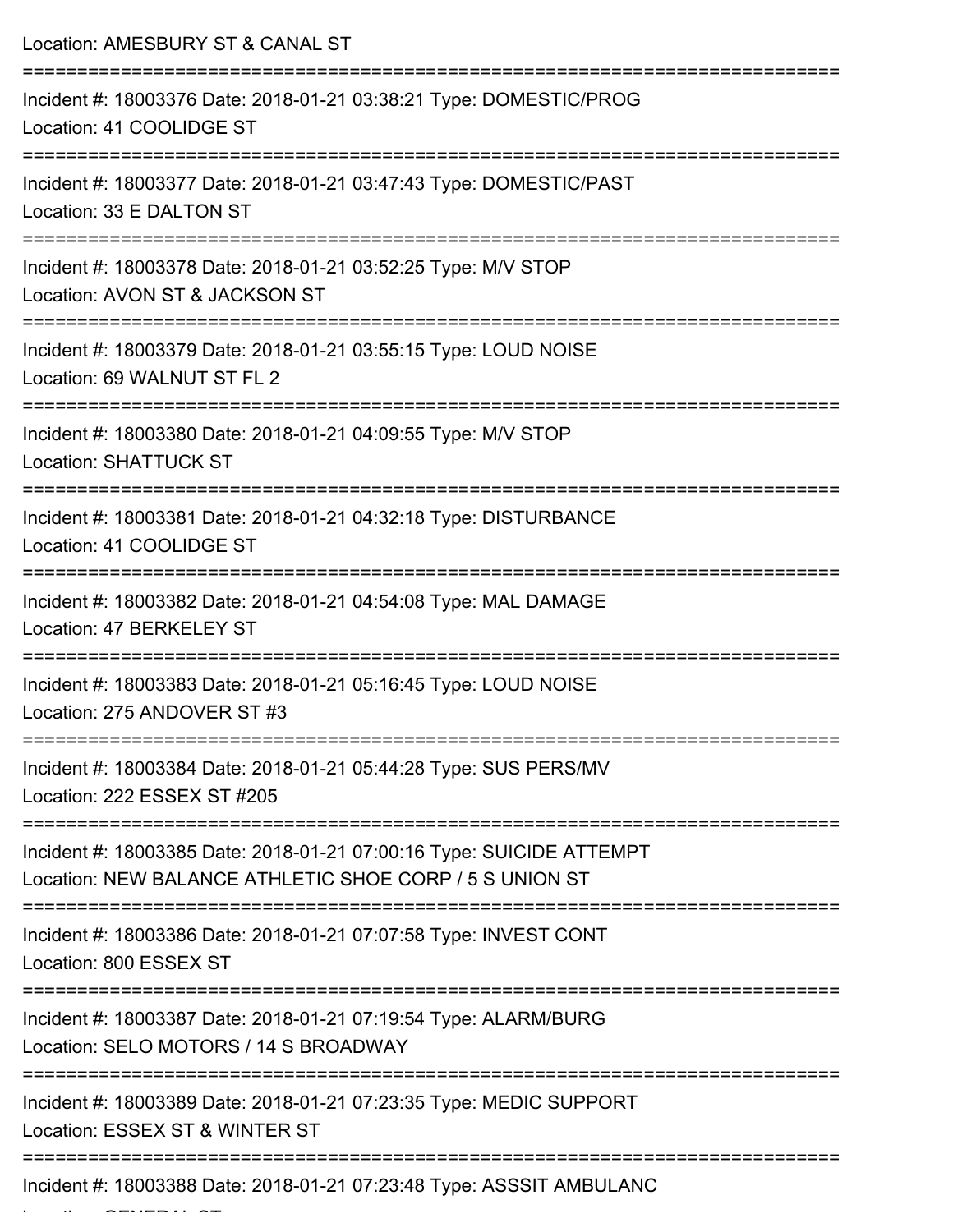| Incident #: 18003390 Date: 2018-01-21 07:27:16 Type: ALARM/BURG<br>Location: 459 BROADWAY                                                |
|------------------------------------------------------------------------------------------------------------------------------------------|
| Incident #: 18003391 Date: 2018-01-21 07:33:50 Type: ALARM/BURG<br>Location: 142 SHEPHARD ST                                             |
| Incident #: 18003392 Date: 2018-01-21 07:46:53 Type: M/V STOP<br>Location: 5 BROADWAY                                                    |
| Incident #: 18003393 Date: 2018-01-21 07:49:20 Type: THREATS<br>Location: 622 ANDOVER ST                                                 |
| Incident #: 18003394 Date: 2018-01-21 08:17:38 Type: M/V STOP<br>Location: 320 BROADWAY                                                  |
| Incident #: 18003395 Date: 2018-01-21 08:38:53 Type: DOMESTIC/PROG<br>Location: AMESBURY ST & COMMON ST                                  |
| Incident #: 18003396 Date: 2018-01-21 09:18:58 Type: SPECIAL CHECK<br><b>Location: FRONT ST</b>                                          |
| Incident #: 18003397 Date: 2018-01-21 09:30:41 Type: M/V STOP<br>Location: KENNETH ST & S BROADWAY                                       |
| Incident #: 18003398 Date: 2018-01-21 09:36:39 Type: M/V STOP<br>Location: HAWLEY ST & S BROADWAY<br>----------------------------------- |
| ---------------------------<br>Incident #: 18003399 Date: 2018-01-21 09:56:30 Type: M/V STOP<br>Location: 43 WINTHROP AV                 |
| Incident #: 18003400 Date: 2018-01-21 10:00:58 Type: PARK & WALK<br>Location: BRADFORD ST & BROADWAY                                     |
| Incident #: 18003401 Date: 2018-01-21 10:05:38 Type: M/V STOP<br>Location: 25 ROLLINS ST                                                 |
| Incident #: 18003402 Date: 2018-01-21 10:14:21 Type: M/V STOP<br>Location: 205 BROADWAY                                                  |
| Incident #: 18003404 Date: 2018-01-21 10:24:06 Type: VIO CITY ORD                                                                        |

Location: 130 WEARE ST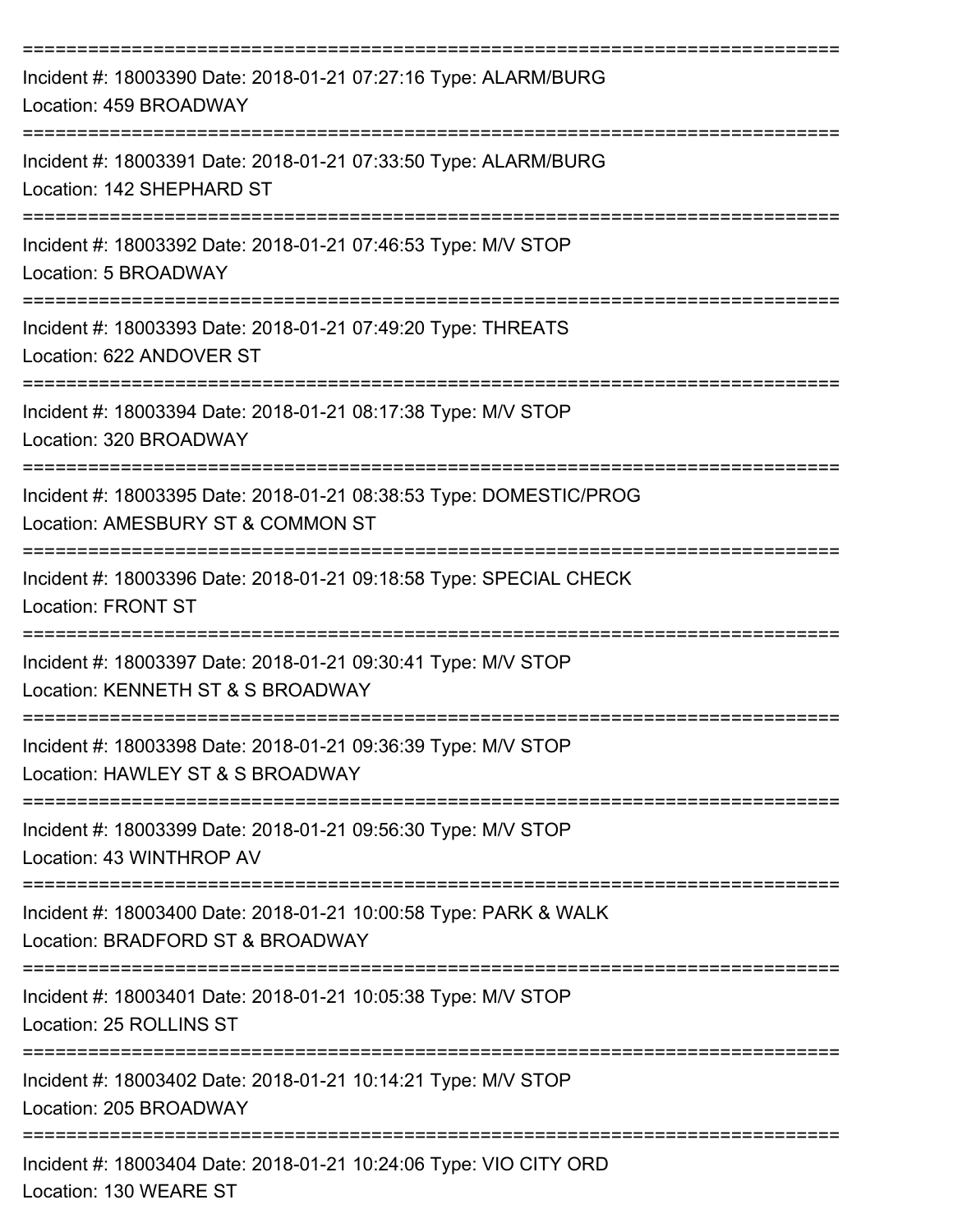| Incident #: 18003403 Date: 2018-01-21 10:24:14 Type: M/V STOP<br>Location: 19 HANCOCK ST                                          |
|-----------------------------------------------------------------------------------------------------------------------------------|
| Incident #: 18003405 Date: 2018-01-21 10:32:54 Type: M/V STOP<br>Location: 41 MEDFORD ST                                          |
| Incident #: 18003406 Date: 2018-01-21 11:04:15 Type: PARK & WALK<br>Location: BRADFORD ST & BROADWAY<br>------------------------- |
| Incident #: 18003407 Date: 2018-01-21 11:13:22 Type: M/V STOP<br>Location: 205 BROADWAY                                           |
| Incident #: 18003408 Date: 2018-01-21 11:21:08 Type: M/V STOP<br>Location: HAMPSHIRE ST & LOWELL ST<br>:=======================   |
| Incident #: 18003409 Date: 2018-01-21 11:24:41 Type: AUTO ACC/NO PI<br>Location: E HAVERHILL ST & PROSPECT ST                     |
| Incident #: 18003410 Date: 2018-01-21 11:27:19 Type: M/V STOP<br>Location: PARKER ST & SALEM ST                                   |
| Incident #: 18003411 Date: 2018-01-21 11:42:10 Type: DISTURBANCE<br>Location: 148 WILLOW ST                                       |
| Incident #: 18003412 Date: 2018-01-21 11:47:09 Type: GUN CALL<br>Location: BODWELL ST & WARREN ST                                 |
| Incident #: 18003413 Date: 2018-01-21 11:50:49 Type: NOISE ORD<br>Location: 79 BODWELL ST                                         |
| Incident #: 18003414 Date: 2018-01-21 11:52:47 Type: KEEP PEACE<br>Location: 22 SPRUCE ST                                         |
| Incident #: 18003415 Date: 2018-01-21 12:10:52 Type: MV/BLOCKING<br>Location: 56 WILMOT ST                                        |
| Incident #: 18003416 Date: 2018-01-21 12:16:48 Type: M/V STOP<br>Location: BROADWAY & ESSEX ST                                    |
| Incident #: 18003417 Date: 2018-01-21 12:44:36 Type: AUTO ACC/NO PI<br>Location: 50 WARREN ST<br>========================         |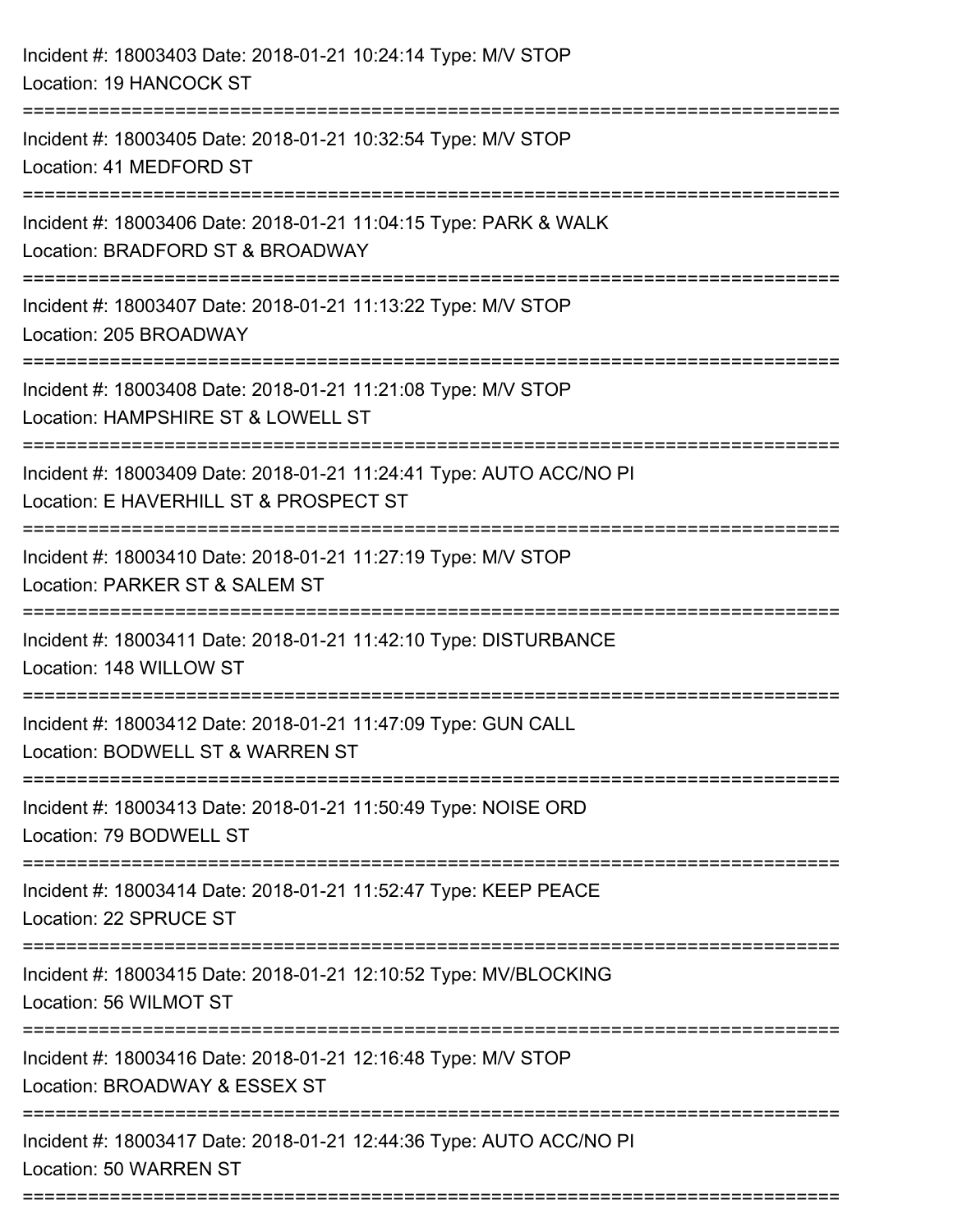| Incident #: 18003418 Date: 2018-01-21 12:49:34 Type: FRAUD<br>Location: 27 MARKET ST                            |
|-----------------------------------------------------------------------------------------------------------------|
| Incident #: 18003419 Date: 2018-01-21 13:05:10 Type: LOUD NOISE<br>Location: MARKET ST & PARKER ST              |
| Incident #: 18003420 Date: 2018-01-21 13:20:39 Type: STOL/MV/PR<br>Location: 615 BROADWAY                       |
| Incident #: 18003421 Date: 2018-01-21 13:30:48 Type: TOW OF M/V<br>Location: 301 HAVERHILL ST                   |
| Incident #: 18003422 Date: 2018-01-21 13:39:53 Type: WARRANT SERVE<br>Location: 90 LOWELL ST                    |
| Incident #: 18003423 Date: 2018-01-21 13:48:37 Type: HIT & RUN M/V<br>Location: 51 CHELMSFORD ST                |
| Incident #: 18003424 Date: 2018-01-21 14:03:26 Type: DOMESTIC/PROG<br>Location: 135 MARGIN ST FL 3RDFL          |
| Incident #: 18003425 Date: 2018-01-21 14:26:34 Type: SUS PERS/MV<br>Location: 55 RAILROAD ST                    |
| Incident #: 18003426 Date: 2018-01-21 14:52:31 Type: ALARMS<br>Location: ENTERPRIZE RENT A CAR / 660 S UNION ST |
| Incident #: 18003427 Date: 2018-01-21 14:56:41 Type: HIT & RUN M/V<br>Location: 353 ELM ST                      |
| Incident #: 18003428 Date: 2018-01-21 15:29:44 Type: LOUD NOISE<br>Location: CYPRESS AV & RIVERSIDE DR          |
| Incident #: 18003429 Date: 2018-01-21 15:37:55 Type: M/V STOP<br>Location: HAMPSHIRE ST & LOWELL ST             |
| Incident #: 18003430 Date: 2018-01-21 16:00:45 Type: MV/BLOCKING<br>Location: 378 HAVERHILL ST                  |
| Incident #: 18003431 Date: 2018-01-21 16:03:14 Type: E911 HANGUP<br>Location: 14 CORNISH ST                     |
|                                                                                                                 |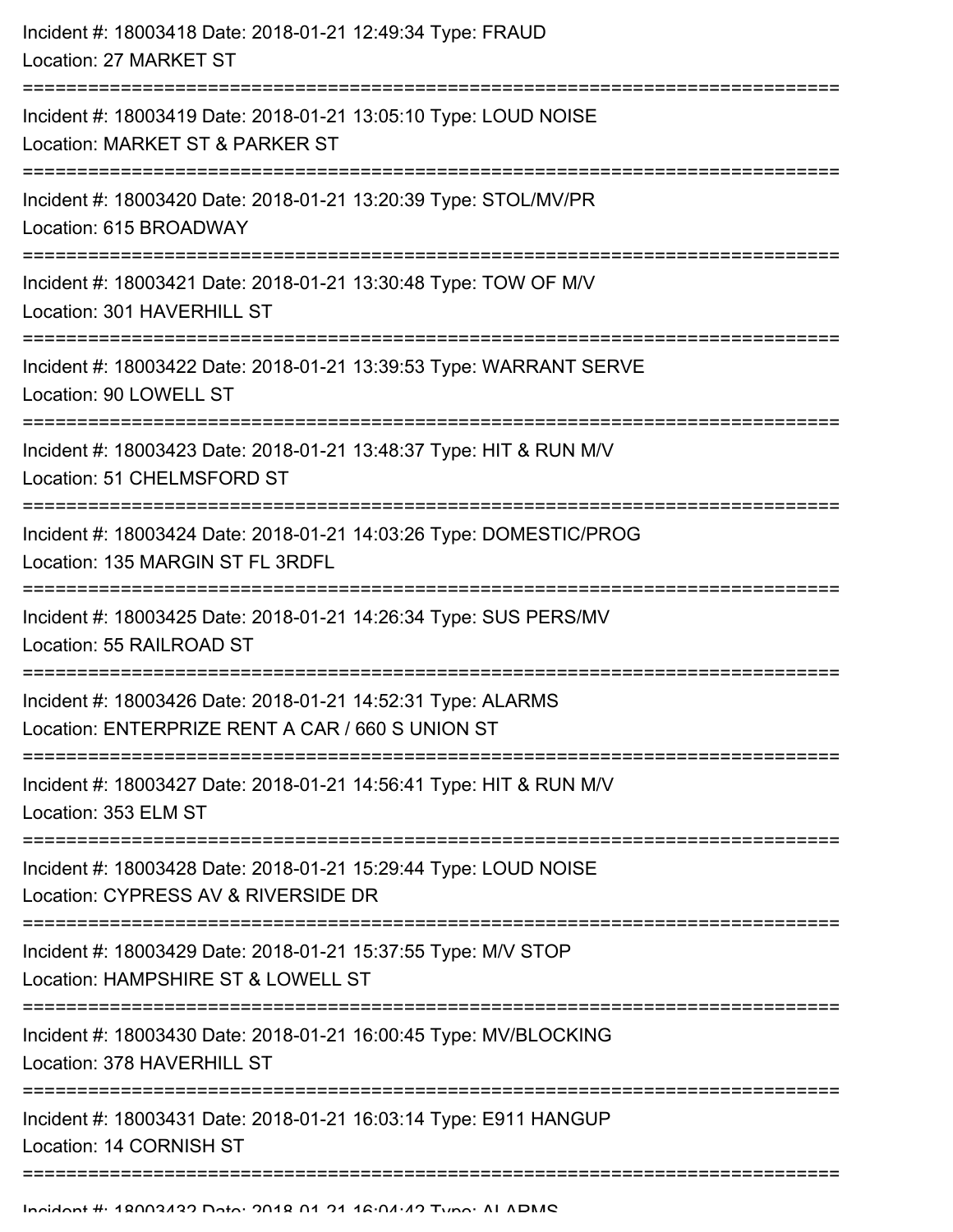| Location: GREATER LAWRENCE CAC ADMIN / 305 ESSEX ST                                                                       |
|---------------------------------------------------------------------------------------------------------------------------|
| Incident #: 18003433 Date: 2018-01-21 16:11:13 Type: ALARMS<br>Location: MERRIMACK VALLEY CREDIT UNION / 500 MERRIMACK ST |
| Incident #: 18003434 Date: 2018-01-21 16:17:19 Type: ALARMS<br>Location: 1 RIVER POINTE WY                                |
| Incident #: 18003435 Date: 2018-01-21 16:21:35 Type: TRESPASSING<br>Location: 21 GARFIELD ST                              |
| Incident #: 18003436 Date: 2018-01-21 16:25:01 Type: DOMESTIC/PROG<br>Location: 43 MAY ST FL 1                            |
| Incident #: 18003437 Date: 2018-01-21 16:38:07 Type: LOUD NOISE<br>Location: PEMBERTON PARK / null                        |
| Incident #: 18003438 Date: 2018-01-21 16:51:33 Type: MEDIC SUPPORT<br>Location: UNRESPONSIVE FE ANDOVER ST                |
| Incident #: 18003439 Date: 2018-01-21 17:15:32 Type: DOMESTIC/PROG<br>Location: 194 LAWRENCE ST #1                        |
| Incident #: 18003440 Date: 2018-01-21 17:22:56 Type: MISSING PERS<br>Location: 72 SARATOGA ST                             |
| Incident #: 18003441 Date: 2018-01-21 17:26:07 Type: SUS PERS/MV<br>Location: HAVERHILL ST & OXFORD ST                    |
| Incident #: 18003442 Date: 2018-01-21 17:45:27 Type: CK WELL BEING<br>Location: 114 LIQUORS / 80 WINTHROP AV              |
| Incident #: 18003443 Date: 2018-01-21 17:46:47 Type: TOW/REPOSSED<br>Location: 32-34 SPRUCE ST                            |
| Incident #: 18003444 Date: 2018-01-21 18:15:27 Type: ALARM/BURG<br>Location: CASA SYSTEMS / 104C GLENN ST                 |
| Incident #: 18003445 Date: 2018-01-21 18:25:27 Type: MISSING PERS<br>Location: 27 CHELMSFORD ST                           |
| Incident #: 18003446 Date: 2018-01-21 18:46:39 Type: 911 HANG UP                                                          |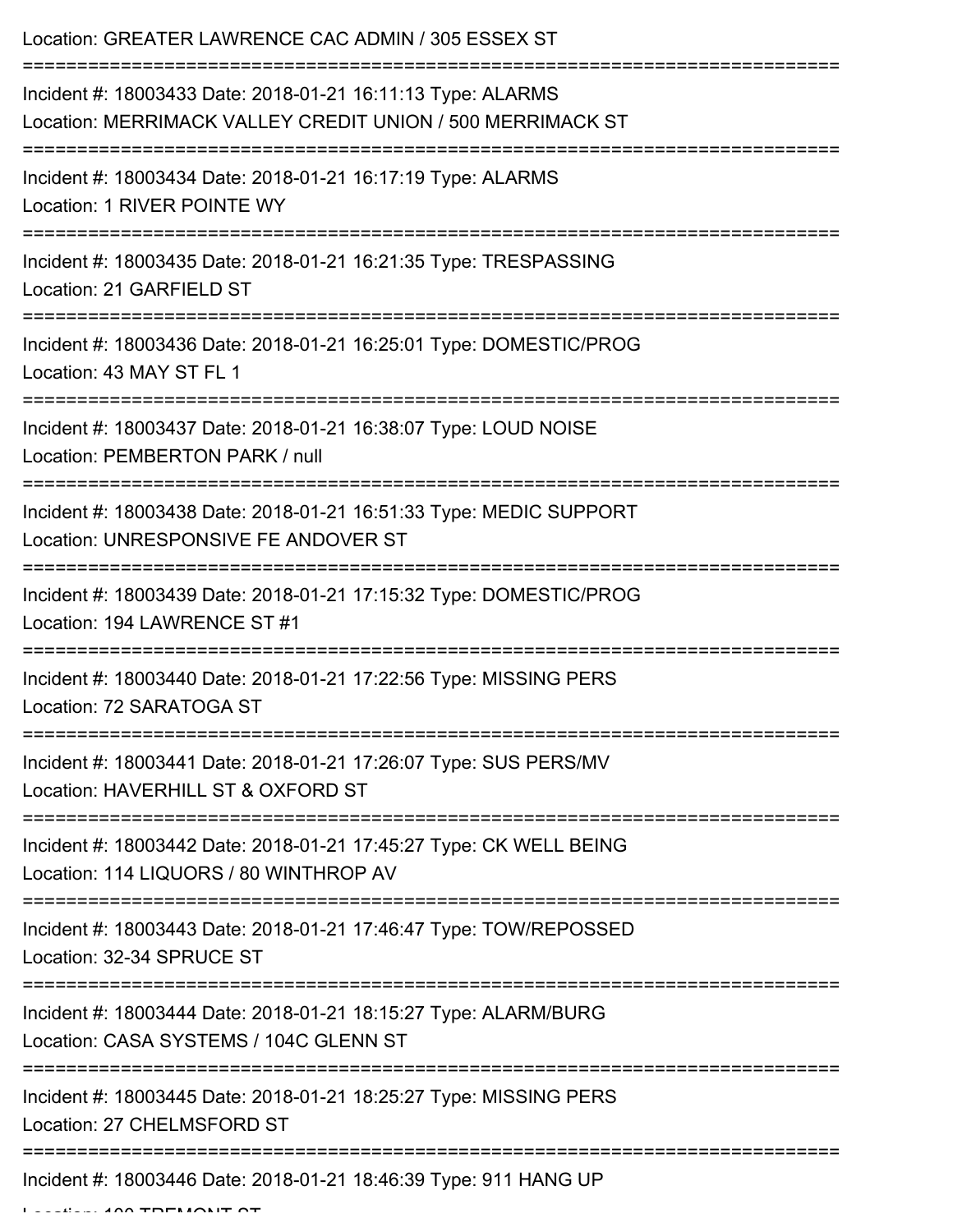| Incident #: 18003447 Date: 2018-01-21 18:53:09 Type: ALARM/BURG<br>Location: POLANCO RESIDENCE 9782580095 / 495 LOWELL ST                                              |
|------------------------------------------------------------------------------------------------------------------------------------------------------------------------|
| Incident #: 18003448 Date: 2018-01-21 18:53:48 Type: AUTO ACC/PED<br>Location: BUNKERHILL ST & LAWRENCE ST                                                             |
| Incident #: 18003449 Date: 2018-01-21 19:30:45 Type: DOMESTIC/PROG<br>Location: 252 S BROADWAY FL 2                                                                    |
| Incident #: 18003450 Date: 2018-01-21 19:40:18 Type: UNWANTEDGUEST<br>Location: SPEEDWAY / 500 S UNION ST                                                              |
| Incident #: 18003451 Date: 2018-01-21 20:02:08 Type: MV/BLOCKING<br>Location: 46 HUDSON AV                                                                             |
| Incident #: 18003452 Date: 2018-01-21 20:21:29 Type: M/V STOP<br>Location: CENTRAL BRIDGE / 0 MERRIMACK ST                                                             |
| Incident #: 18003453 Date: 2018-01-21 20:24:08 Type: INVESTIGATION<br>Location: 80 ARLINGTON ST                                                                        |
| Incident #: 18003454 Date: 2018-01-21 20:26:22 Type: M/V STOP<br>Location: LEBANON ST & WHITE ST                                                                       |
| Incident #: 18003455 Date: 2018-01-21 20:33:31 Type: THREATS<br>Location: DOMINOS / 58 S BROADWAY                                                                      |
| --------------------------------------<br>----------------------------<br>Incident #: 18003456 Date: 2018-01-21 20:34:36 Type: M/V STOP<br>Location: ELM ST & WHITE ST |
| Incident #: 18003457 Date: 2018-01-21 20:34:49 Type: ALARM/BURG<br>Location: SALON MII / 434 PROSPECT ST                                                               |
| Incident #: 18003458 Date: 2018-01-21 20:39:38 Type: LARCENY/PAST<br>Location: 90 BROADWAY                                                                             |
| Incident #: 18003459 Date: 2018-01-21 21:23:50 Type: UNKNOWN PROB<br>Location: 800 ESSEX ST #102 FL 1                                                                  |
| Incident #: 18003460 Date: 2018-01-21 21:30:03 Type: M/V STOP<br>Location: ESSEX ST & LAWRENCE ST                                                                      |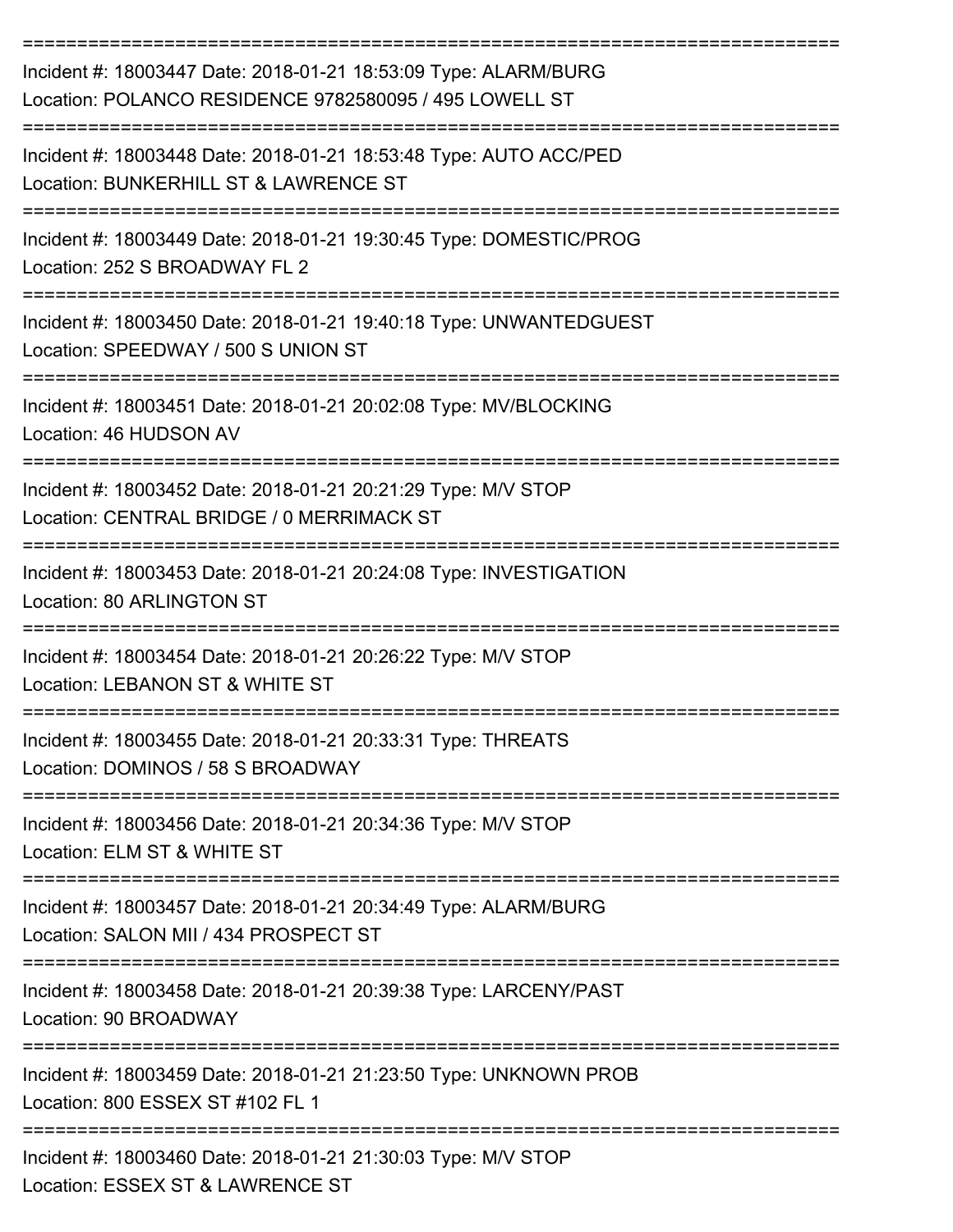| Incident #: 18003461 Date: 2018-01-21 21:33:00 Type: M/V STOP<br>Location: ESSEX ST & HAMPSHIRE ST                                 |
|------------------------------------------------------------------------------------------------------------------------------------|
| Incident #: 18003462 Date: 2018-01-21 21:34:12 Type: DISABLED MV<br>Location: HAVERHILL ST & MORTON ST                             |
| Incident #: 18003463 Date: 2018-01-21 21:45:41 Type: TRESPASSING<br>Location: 380 S UNION ST                                       |
| Incident #: 18003464 Date: 2018-01-21 21:55:07 Type: M/V STOP<br>Location: ESSEX ST & LAWRENCE ST<br>---------------               |
| Incident #: 18003465 Date: 2018-01-21 21:56:39 Type: TRESPASSING<br>Location: 380 S UNION ST                                       |
| Incident #: 18003466 Date: 2018-01-21 22:01:13 Type: SUS PERS/MV<br>Location: CRESCENT ST & HAVERHILL ST<br>====================== |
| Incident #: 18003467 Date: 2018-01-21 22:08:22 Type: M/V STOP<br>Location: 116 SALEM ST                                            |
| Incident #: 18003468 Date: 2018-01-21 22:13:48 Type: M/V STOP<br>Location: 54 ESSEX ST                                             |
| Incident #: 18003469 Date: 2018-01-21 22:26:09 Type: UNWANTEDGUEST<br>Location: HAYES TAVERN / 167 S UNION ST                      |
| Incident #: 18003470 Date: 2018-01-21 22:32:19 Type: M/V STOP<br>Location: GROTON ST & S BROADWAY                                  |
| Incident #: 18003471 Date: 2018-01-21 22:34:40 Type: MV/BLOCKING<br>Location: 100 OSGOOD ST                                        |
| Incident #: 18003472 Date: 2018-01-21 22:36:37 Type: M/V STOP<br>Location: FRONT ST & S BROADWAY                                   |
| Incident #: 18003473 Date: 2018-01-21 22:37:54 Type: UNWANTEDGUEST<br>Location: 370 BROADWAY                                       |
| Incident #: 18003474 Date: 2018-01-21 22:46:59 Type: LOUD NOISE<br>Location: 261 PARK ST #1                                        |
|                                                                                                                                    |